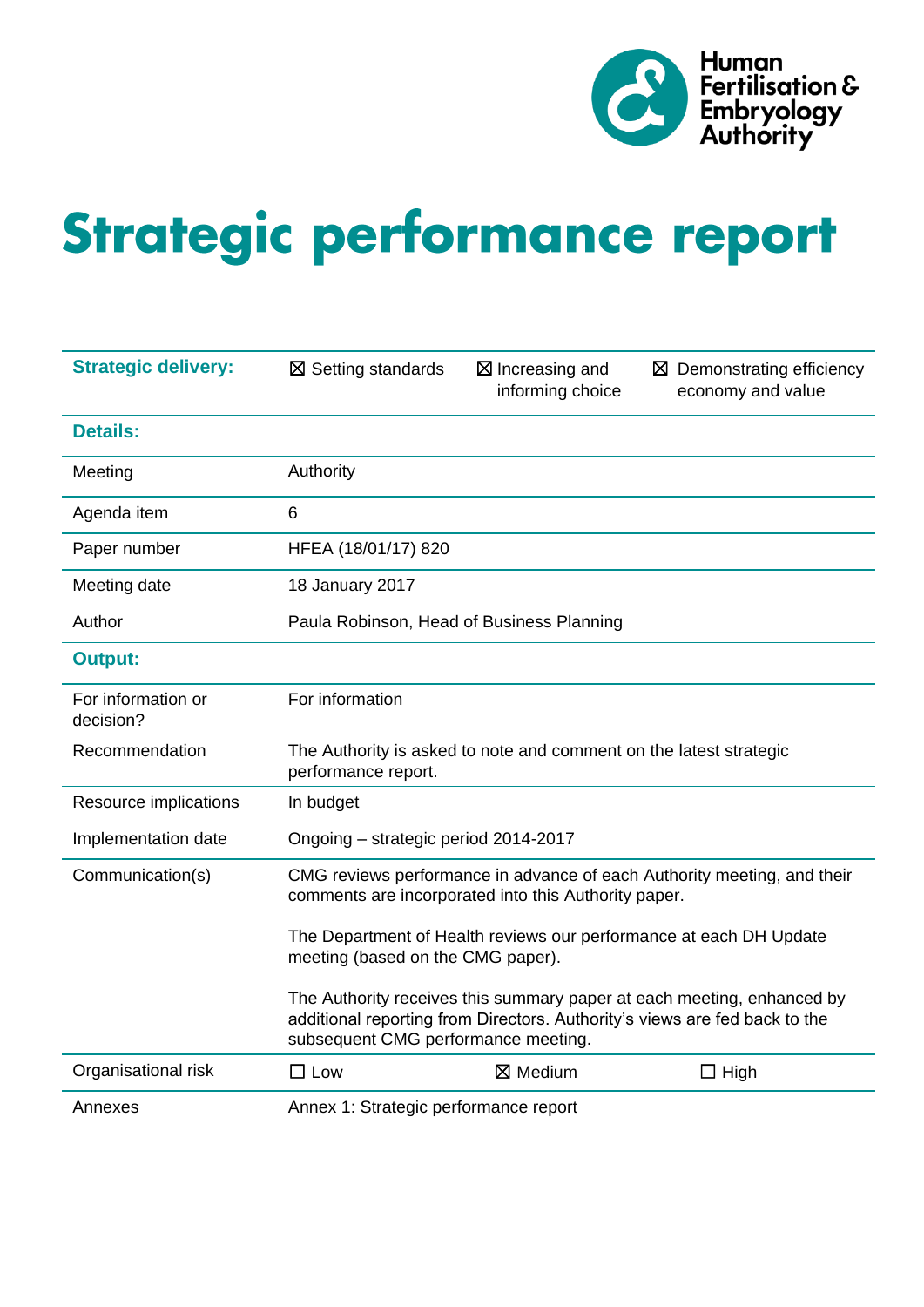#### **Introduction** 1.

- **1.1.** The attached paper summarises the main performance indicators, following discussion by the Corporate Management Group (CMG) at its December performance meeting.
- **1.2.** Most data relates to the position at the end of October 2016.
- 1.3. Overall performance is good, and we are making good progress towards our strategic aims.

#### $2.$ **Recommendation**

2.1. The Authority is asked to note the latest strategic performance report.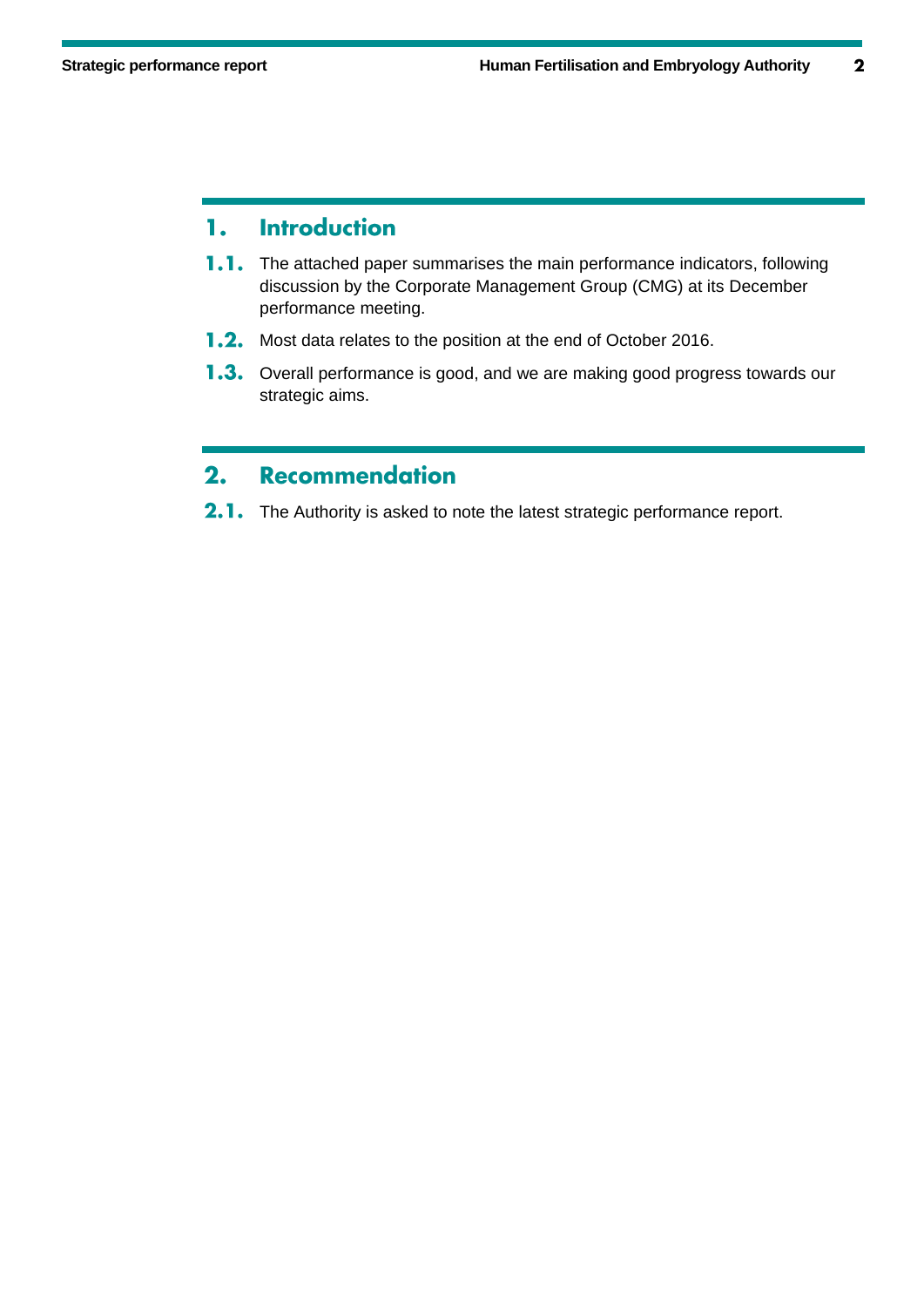## **HFEA strategic performance scorecard**

**Annex A** 

## **1. Summary section**

## **Dashboard – October data**

#### **Strategic delivery totaliser**

(see overleaf for more detail)



#### **Setting standards:**

**critical and major recommendations on inspection**



#### **Increasing and informing choice: public enquiries received (email)**



#### **Overall performance - all indicators: Efficiency, economy and value: Budget status: cumulative surplus/(deficit)**



Net position over the year - how we perform against budget. In the seven months ending 31 October, we are underspending or in surplus by £54k compared to the budget which shows a deficit of £498k. This is mainly due to the increase in our treatment fee income (shown graphically in the next section). For the full year we are forecasting a surplus of £106k which is net of IfQ. With capitalisation of IfQ our surplus is likely to be in the region of £600k. The continuing upward trend in our income will also impact this potential surplus.



Variance - budget to forecast (235.56) (466.55) (557.35) (628.52)

#### (See RAG status section for detail.)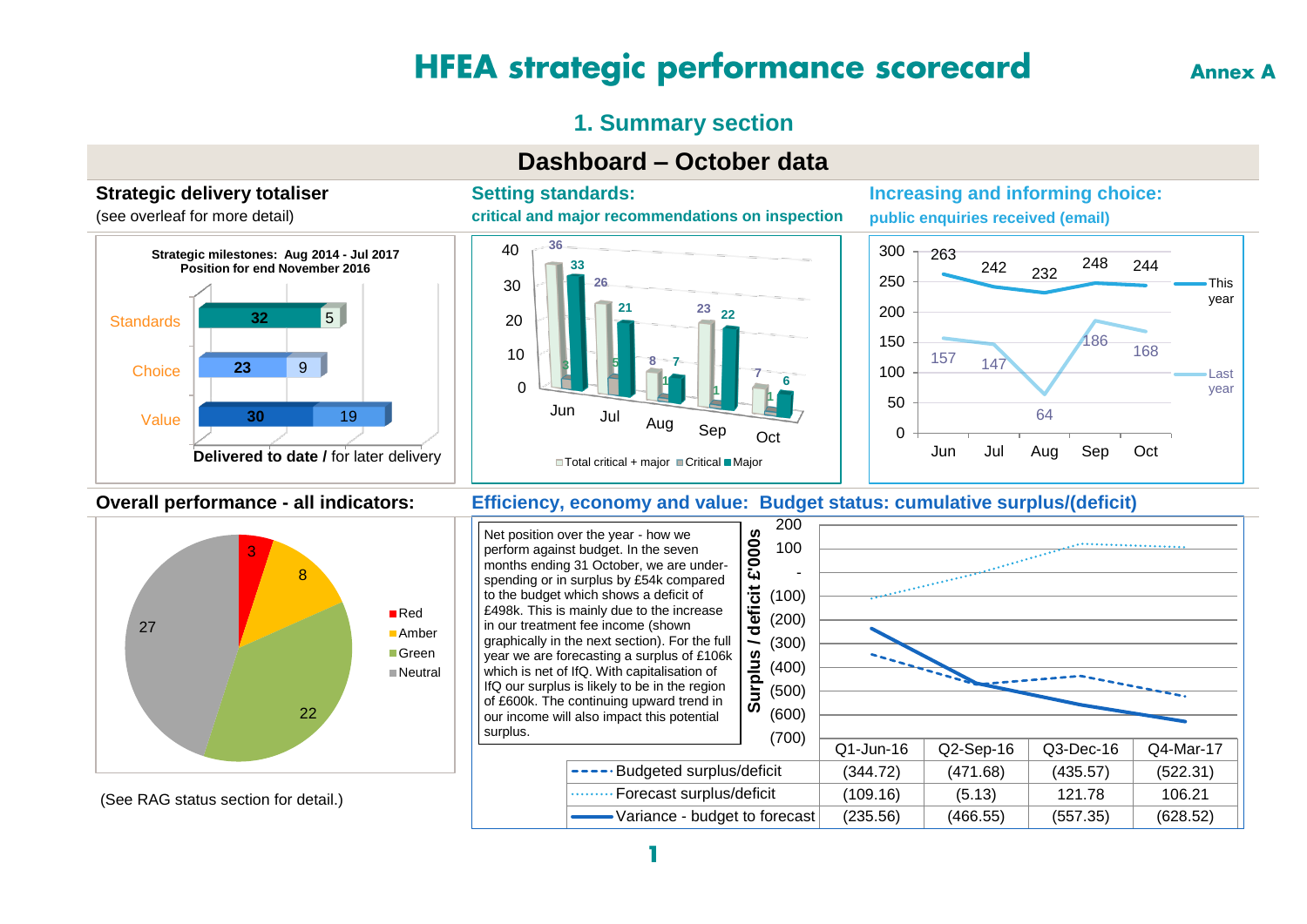## **Dashboard – Commentary**

## **Strategic delivery (to end of November) - summary:**





Progress on the Information for Quality Programme, IfQ, has been impeded for several months by a number of issues, including legal challenge, supplier resource restrictions and development complexities during the beta phase of work. This means that a number of the due milestones were necessarily deferred to later dates. However, now that we have successfully prepared for, and passed, the clinic portal live gateway, the picture has improved markedly and a number of previously overdue milestones have been completed. An annual review of the milestones that make up the 'totaliser' has also been completed, particularly those relating to IfQ. When these were last reviewed in late 2015, it seemed likely that there would be more GDS gateways involved (including some light touch gateways at certain points), and it has since been established that this is not the case. Compared to this time last year, we are now a lot clearer about our gateways and the steps involved. Therefore, some superfluous GDS-related milestones have been removed. We are still working hard to ensure that the beta phase of IfQ can be completed as soon as possible for both products, freeing us up to focus fully on

release two. The portal (release one) will go live in January.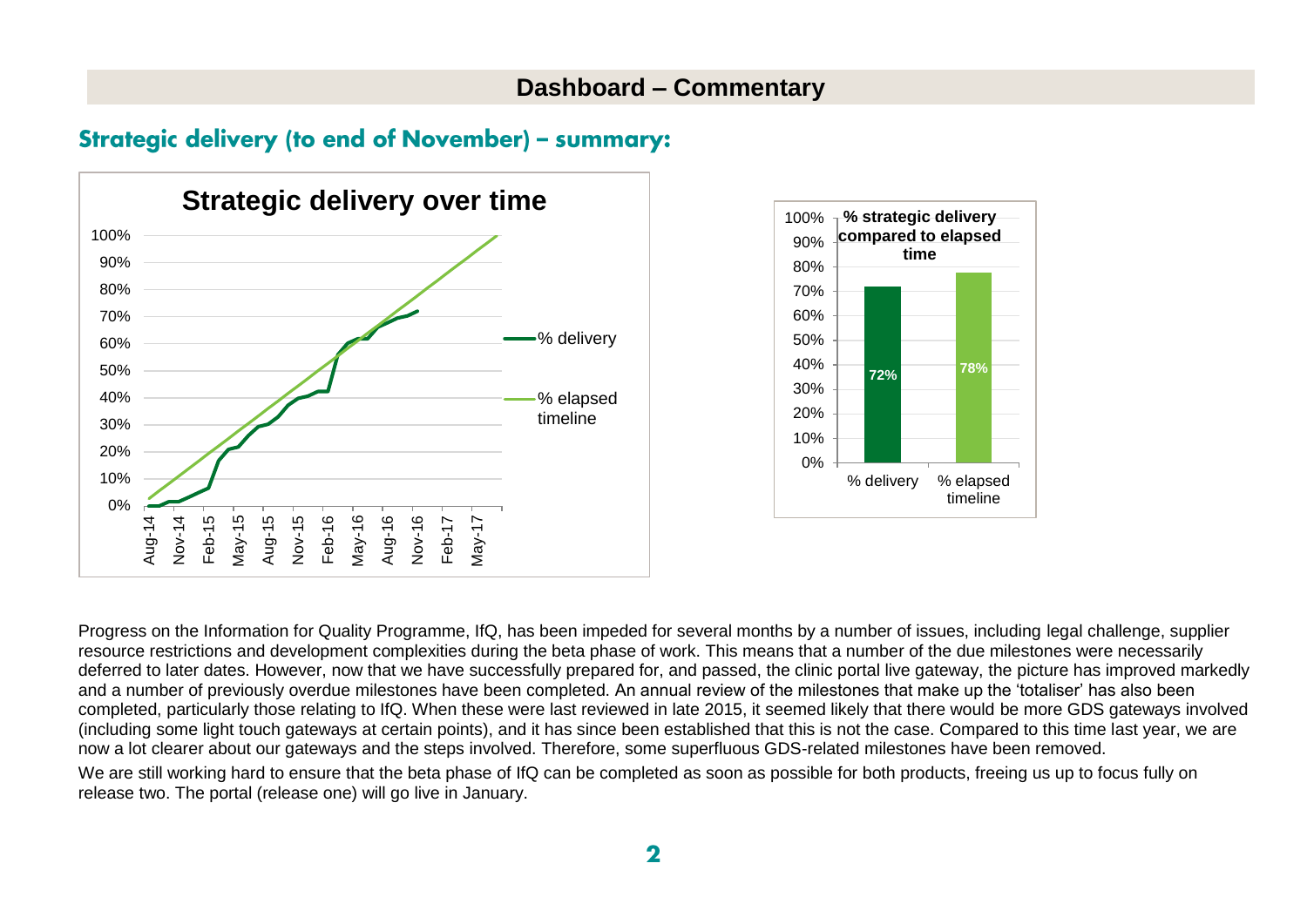## **Strategic delivery in October and November:**

#### **Setting standards**

We hosted stakeholder engagement meetings with the Professional Stakeholders Group, the Association of Fertility Patient Organisations and the Licensed Centres Panel, engaging with patient and donor organisations to inform our future work, particularly in the context of our new strategy.

Project work on the new EU requirements relating to the import and coding of donor eggs and sperm is on hold pending Department of Health advice in the wake of the Brexit vote, but related work on special directions for import and export is going ahead.

#### **Increasing and informing choice**

In our original IfQ timeline, the website and choose a fertility clinic would have gone live this month. In the event that has not been possible, but a new delivery plan is in place. The live gateway assessment for the website will be booked shortly.

Our annual report on clinical incidents and alerts was published on time in November.

#### **Efficiency, economy and value**

There were three IfQ-dependent milestones originally due in this area for October, all of which were delayed. These are:

- Six monthly data publication through choose a fertility clinic (on hold pending a fresh data verification round, which will now take place early next year)
- Release two of the clinic portal (rescheduled pending release one go live)
- New electronic data interchange (EDI) system in pace (rescheduled owing to release one beta phase over-runs).

However, in November we successfully passed our GDS 'go live' assessment for release one of the clinic portal. This is an important step forward for the team. Reaching this point also means that a number of previously overdue milestones relating to portal release one development and preparing for the gateway assessment can now all be marked as completed.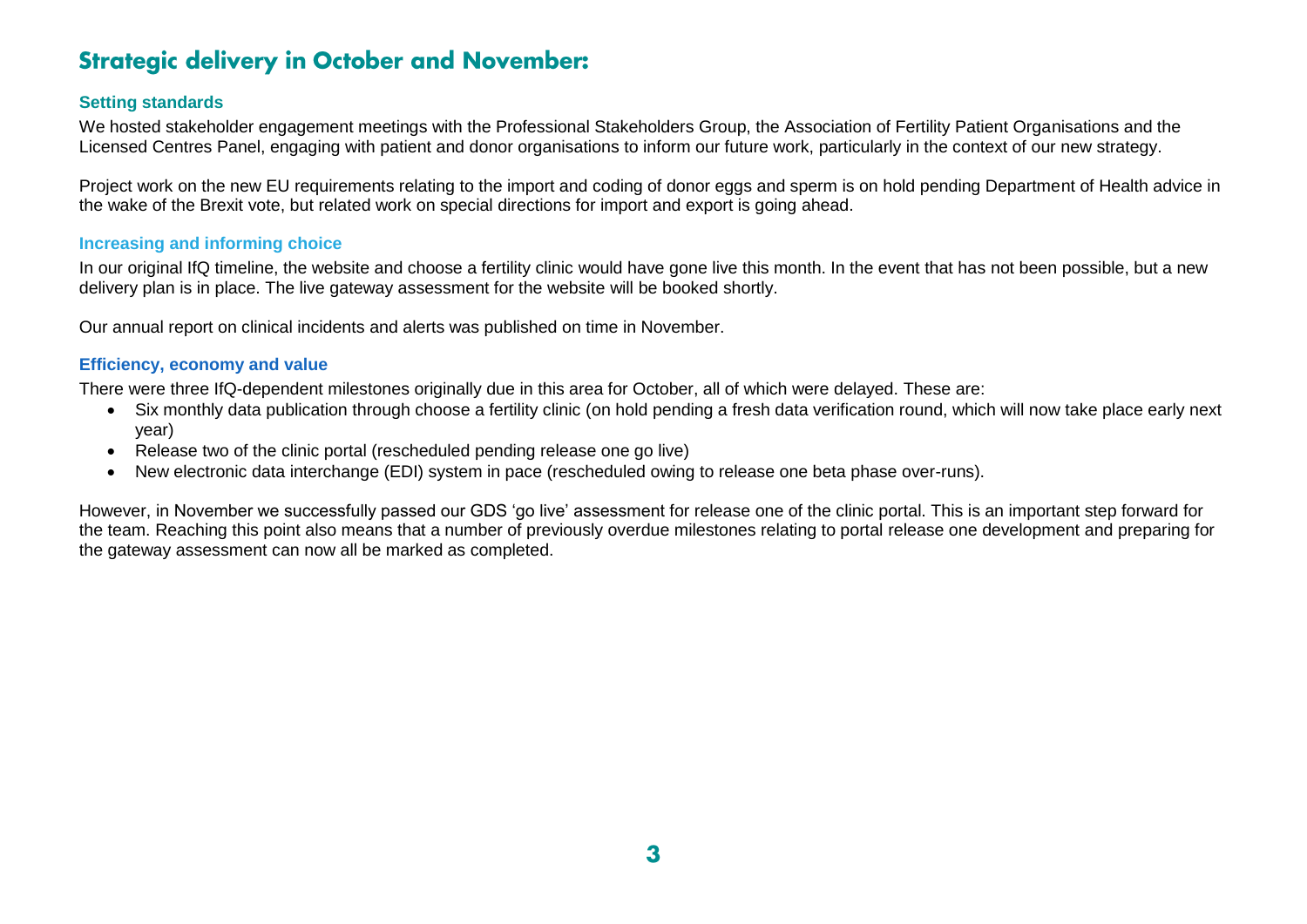## Red/amber/green status of performance indicators - October 2016

The three red key performance indicators (KPIs) shown in the 'overall status - performance indicators' pie chart on the dashboard are as follows:

Average number of working days from day of inspection to the day the draft report is sent to the PR

• Three reports were due to be sent to the PR in October, and our target is for 90% of these to be sent to clinics within 20 working days. One report was sent at 21 working days and another at 25 working days. The third report was sent at 32 working days, due to multiple management reviews and actions required by the PR so that the report could be completed.

Average number of working days taken for the whole process, from the day of inspection to the decision being communicated to the centre (including only items starting with an inspection)

 This KPI was affected by the above delays in completing reports, and it also took longer than usual to get these reports to a licensing committee. Performance for the month was at 79 working days, above our target of 70.

Staff sickness absence rate (%) per month.

 Our target is no more than 2.5% staff sickness absence rate in the month. The sick rate for October was comparatively high, at 3.5% (the public sector average), owing to one extended sickness period, and the normal seasonal range of cold/flu viruses.

No projects were on a red risk rating in October.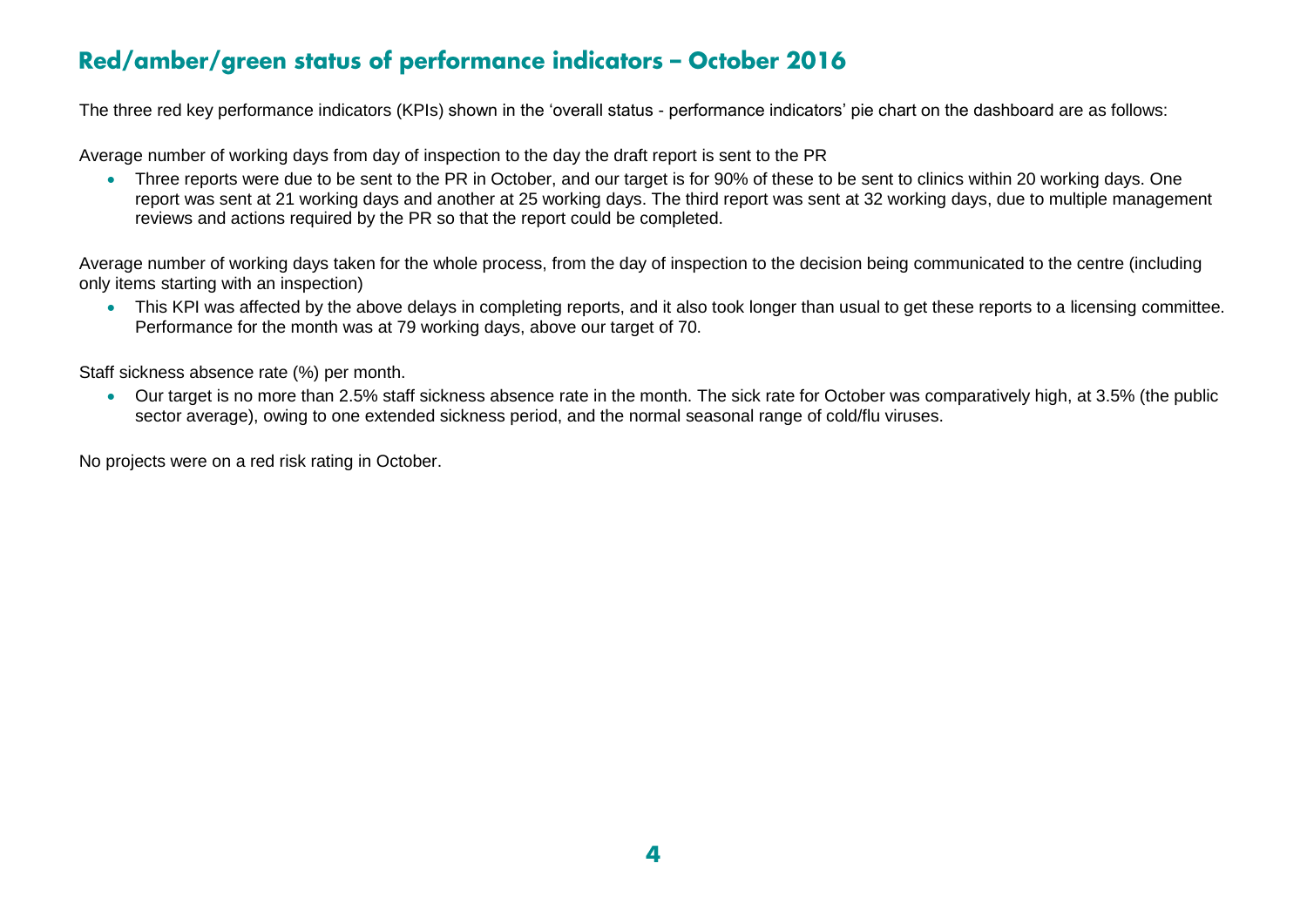## **Budget status - October data**

The dashboard shows the overall surplus/deficit position. The graphs below show how the surplus or deficit has arisen. These figures are updated quarterly, approximately one month after the end of each quarter.



This graph shows our budgeted (planned) income including grant-in-aid (GIA) compared to actuals and our best forecast for the remaining 5 months (2 quarters).

As of month 7 (October 2016) we have exceeded our budgeted income by £488k. Our Treatment fee income is £487k more than budget. We continue to monitor this and review our treatment fees to ensure there are no surprises in store.



This graph is the second component that makes up our surplus/(deficit). This includes costs relating to IfQ, although they are being funded from reserves and will be transferred to the balance sheet at year end. We include them currently for completeness and proper accounting practice.

As at 31 October, we are under-spending against budget by £64k which is demonstrated by the closeness of the two lines just after the Q2 period on this graph.

We are forecasting a spend of £6.2m versus £5.8m budget which is a variance of £0.4m. If all of IfQ is capitalised (removed from the revenue accounts), the variance between actual and budget would move from a negative £0.4m to £0.3m. We also hope that the provisions for legal spend either remain unchanged or are reduced by year end.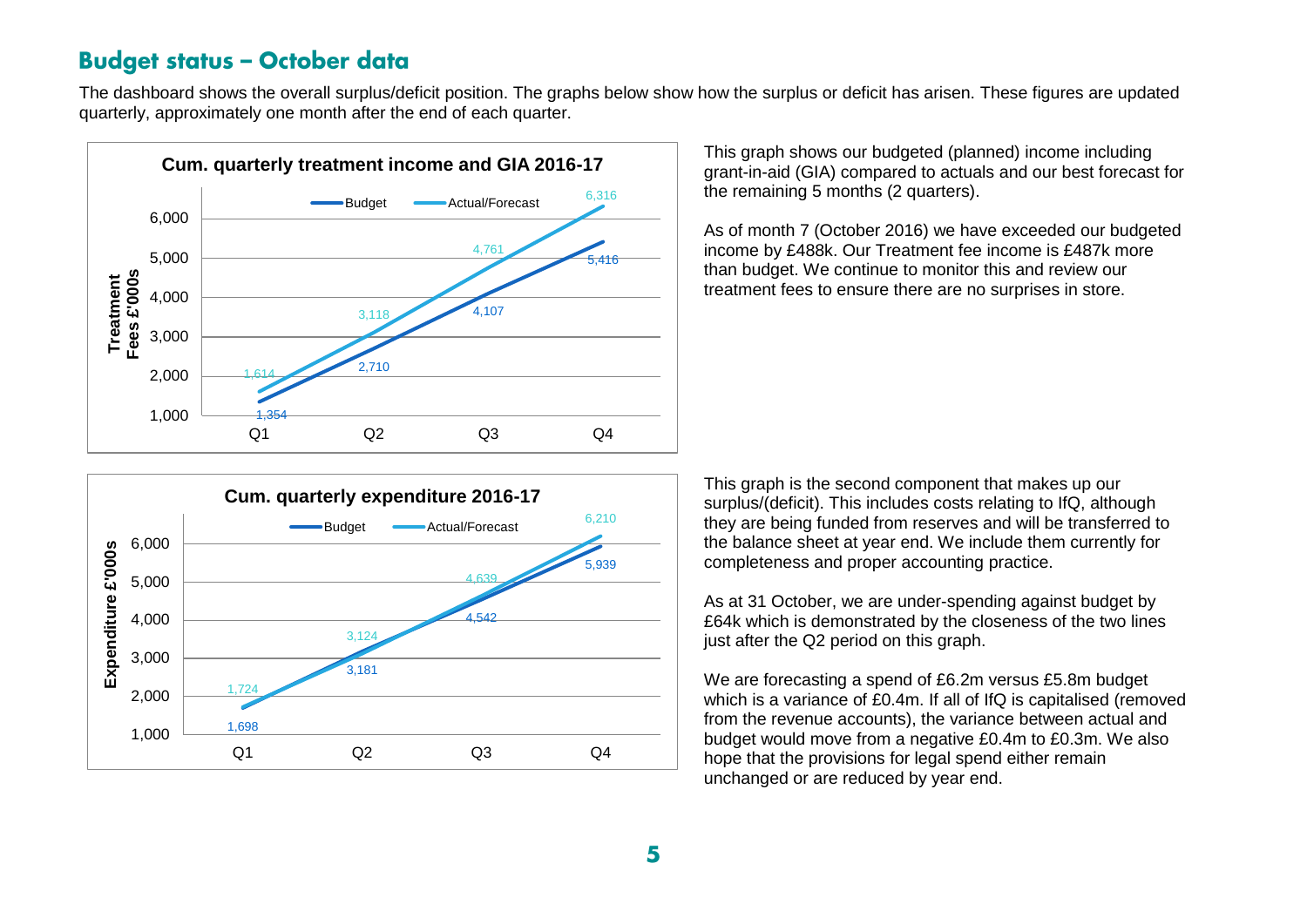## **Quality and safety of care**

As agreed previously, the following items are most meaningful when reported on an annual basis and will continue to be presented to the Authority each year in October:

- number of risk tool alerts (and themes)
- common non-compliances (by type)
- incidents report (and themes).

The following figures and graphs were run on 6 December 2016.

#### **ESET split by private/NHS:**



**Graph: eSet % trends NHS/private:**

**Explanatory text:** Showing the total of all reported IVF treatment forms and counting those that the clinics recorded as eSET

From February 2016 data onwards, we updated this graph to display the relative percentages of eSET for NHS and privately funded cycles, rather than the percentage of all treatments as was previously shown. This relative approach gives a clearer picture, given that the number of overall cycles completed in the private sector is significantly higher than the number of NHS cycles. We have retained the raw figures in the table, so that the 'all treatment' numbers can still be seen as well.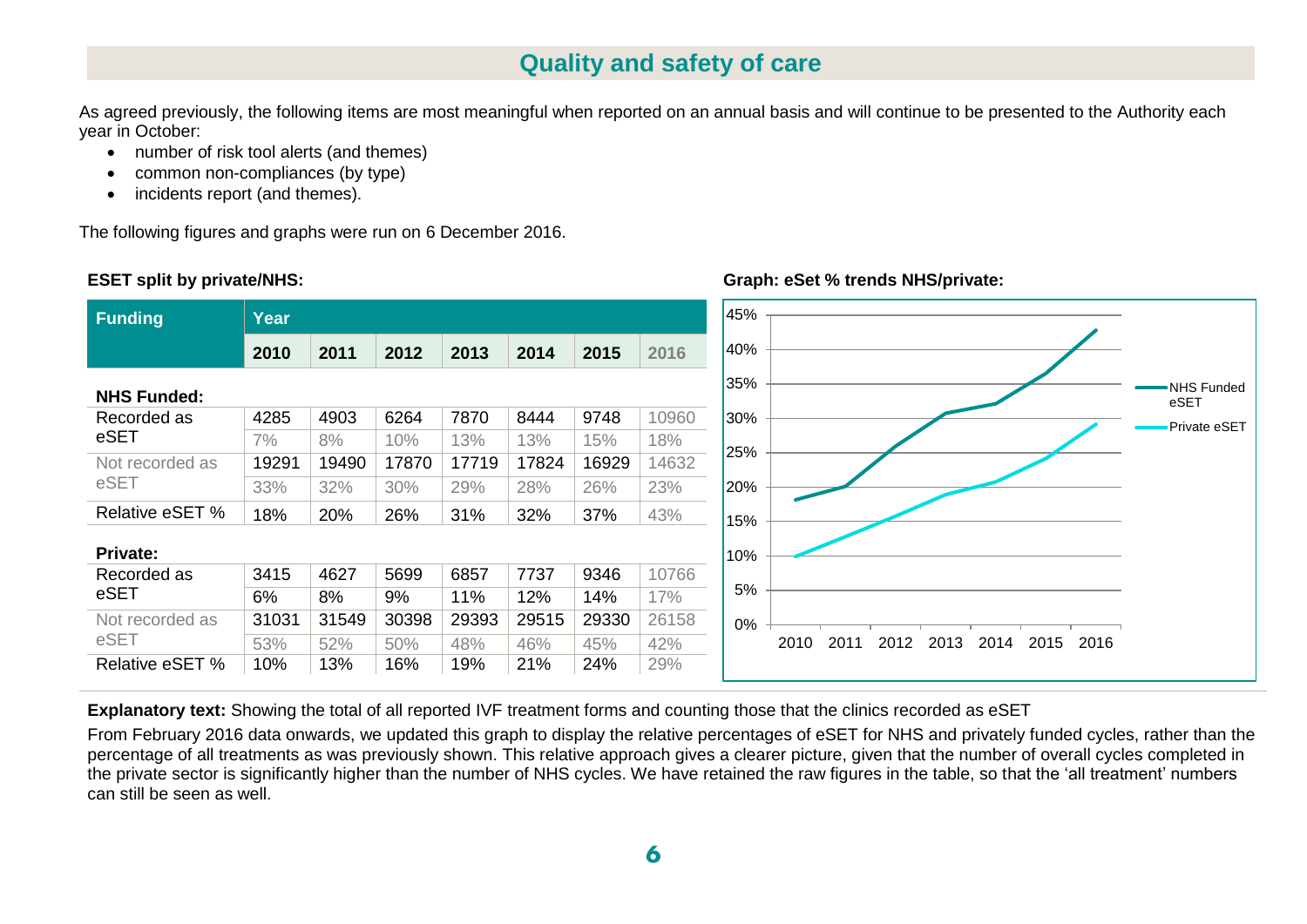**Unfiltered success rates as % - pregnancies (rather than outcomes, since this provides a better real-time picture):**

| <b>Years</b> | <b>All cycles</b> | <b>Pregnancies</b> | <b>Pregnancy rate %</b> |
|--------------|-------------------|--------------------|-------------------------|
| 2010         | 58022             | 16112              | 27.77                   |
| 2011         | 60570             | 16897              | 27.9                    |
| 2012         | 60231             | 17455              | 28.98                   |
| 2013         | 61839             | 18652              | 30.16                   |
| 2014         | 63520             | 19877              | 31.29                   |
| 2015         | 65353             | 20669              | 31.63                   |
| 2016         | 62517             | 17076              | 27.31                   |

27.77 27.9 28.98 30.16 31.29 31.63 27.31 27 28 29 30 31 32 **Pregnancy Rate (%)**

2010 2011 2012 2013 2014 2015 2016

**Explanatory text:** Looking at all IVF treatment forms, and providing a count of pregnancies - as recorded on the early outcome form.

2016 figures are in grey since there is always a lag in reporting pregnancies, which means that the figure will not be fully representative until some way  $into 2017.$ 

25 26

**Graph showing the pregnancy rate over recent years:**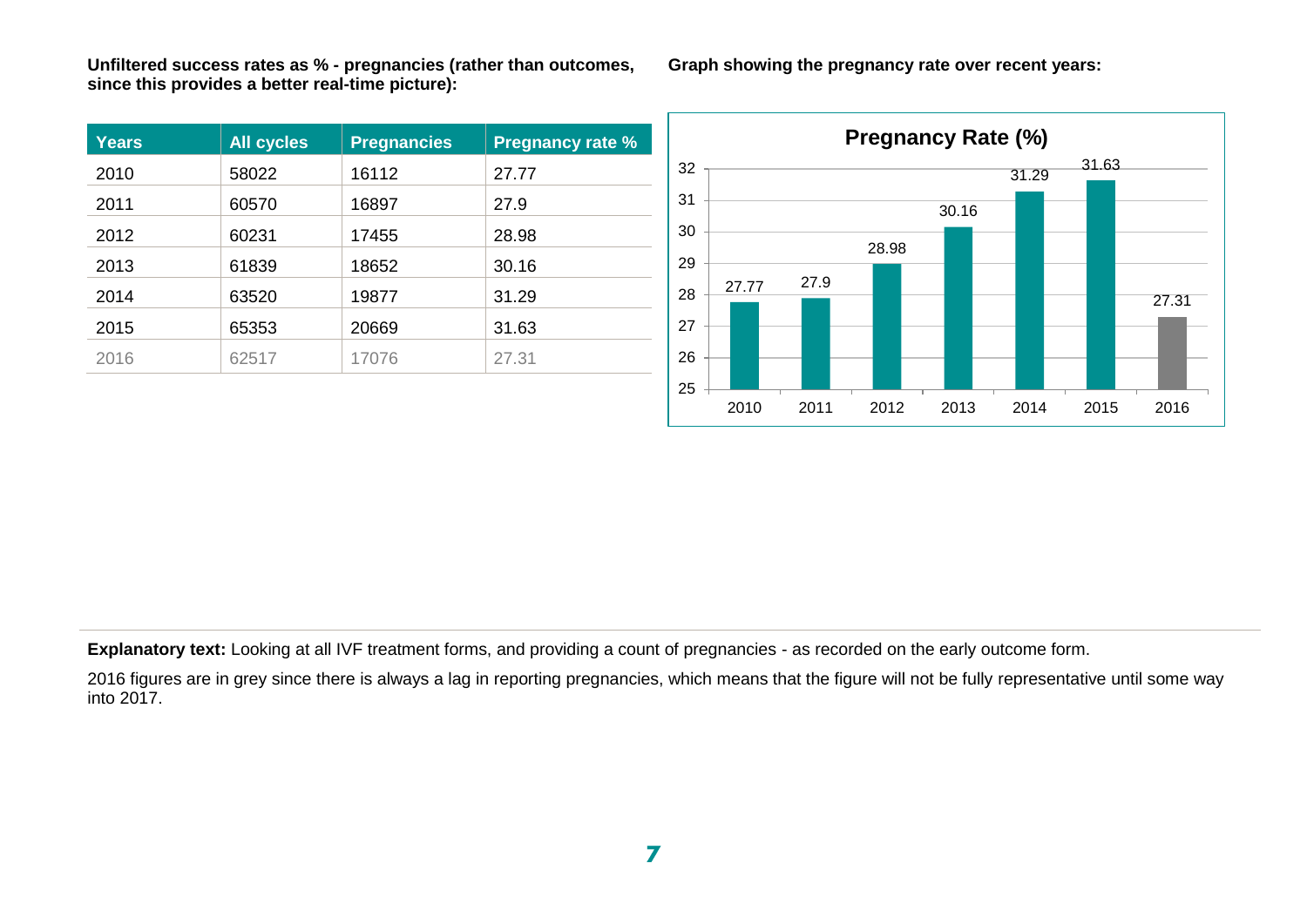## **2. Indicator section**

## **Key performance and volume indicators – October data:**



**Setting standards: improving the lifelong experience for donors, donor-conceived people, patients using donor conception, and their wider families.**



 <sup>1</sup> Blue dashed line in graphs = KPI target level. This line may be invisible when performance and target are identical (eg, 100%).

<sup>&</sup>lt;sup>2</sup> Direction in which we are trying to drive performance. (Are we aiming to exceed, equal, or stay beneath this particular KPI target?)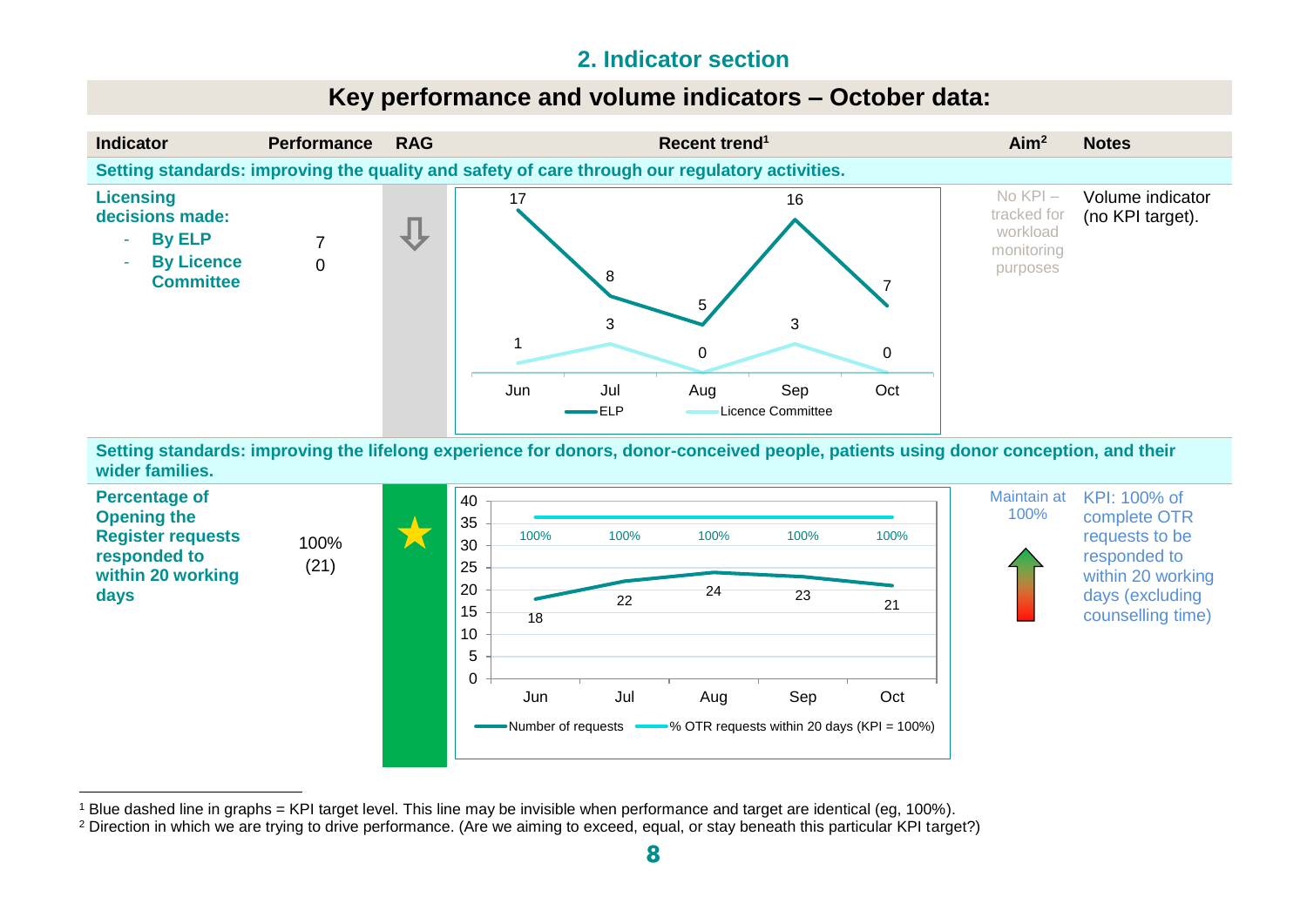

**Efficiency, economy and value: ensuring the HFEA remains demonstrably good value for the public, the sector and Government.**



**Commentary:** One report was sent at 21wd and another at 25wd. One report was sent at 32wd due to multiple management reviews and actions required by the PR before the report could be completed.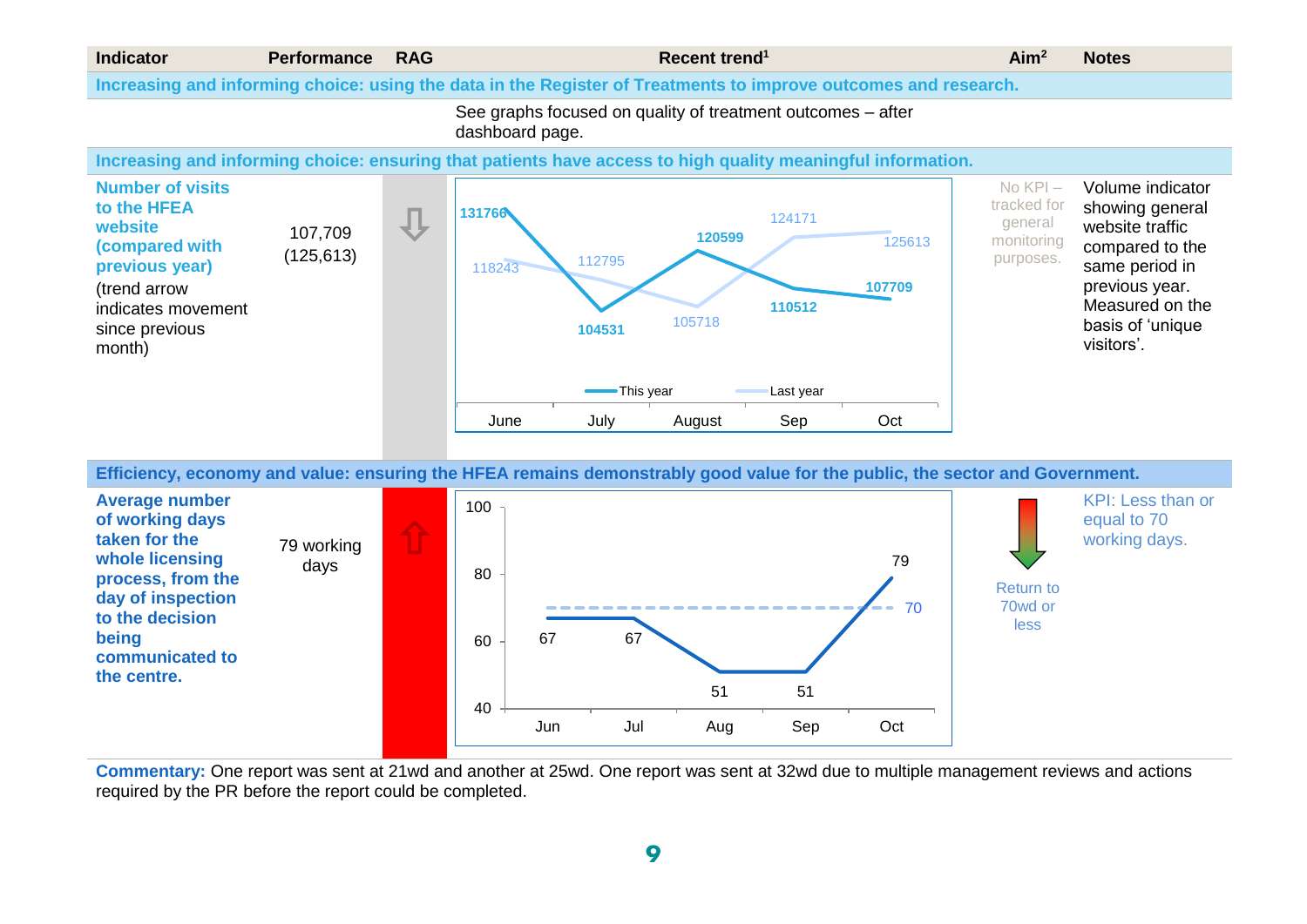| KPI: 100%<br>processed (i.e.<br>considered by<br>SAC) within three<br>months (66<br>working days) of<br>receipt of<br>completed<br>application. |
|-------------------------------------------------------------------------------------------------------------------------------------------------|
|                                                                                                                                                 |
|                                                                                                                                                 |
|                                                                                                                                                 |
|                                                                                                                                                 |
| KPI: As above.<br>(Annualised<br>score).<br>Per the above                                                                                       |
| measure,<br>performance has<br>dropped below                                                                                                    |
| the target due to<br>two complex                                                                                                                |
| applications falling<br>outside the KPI in<br>May and June<br>2016. The<br>annualised figure<br>will now be<br>impacted until<br>2017.          |
|                                                                                                                                                 |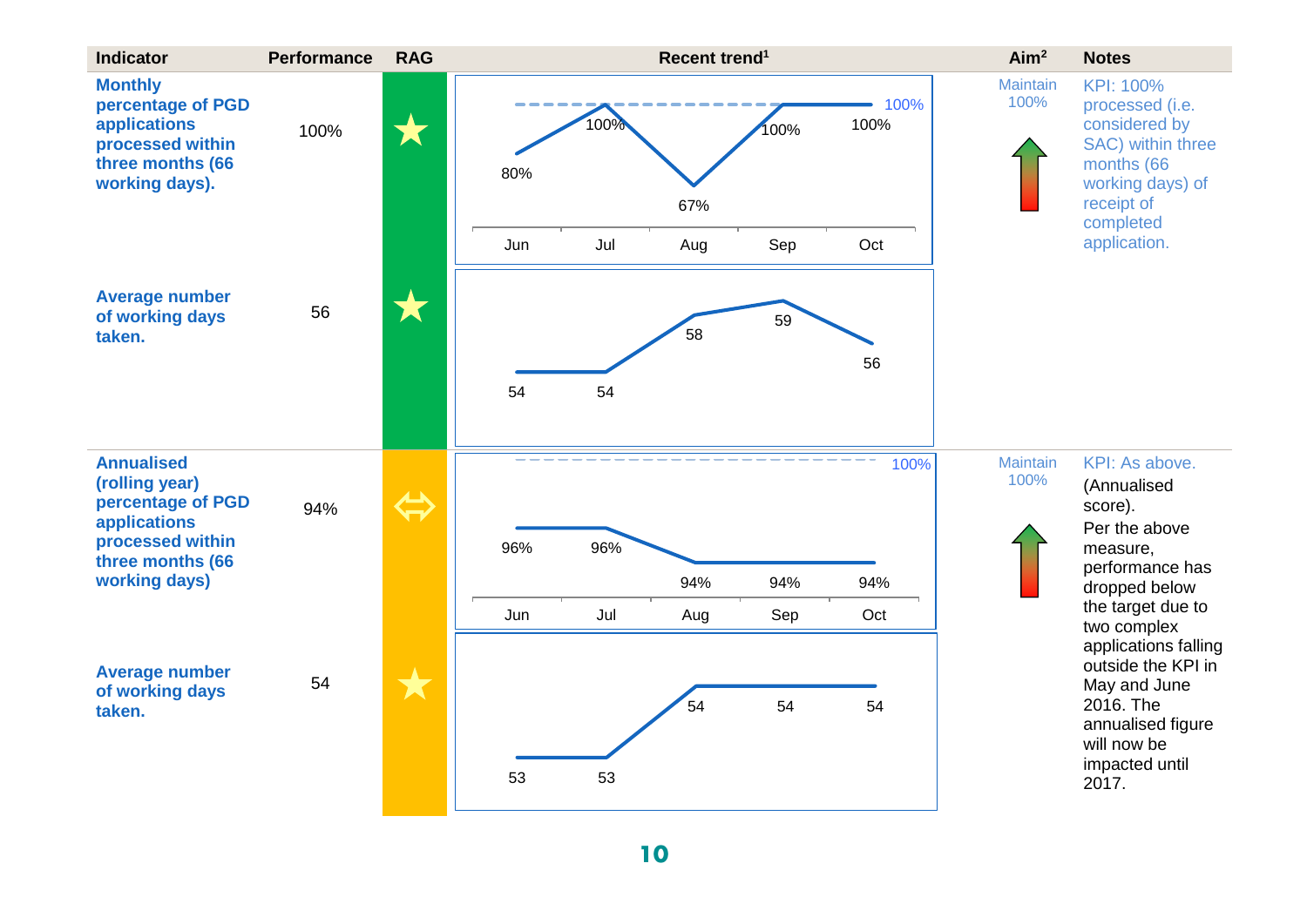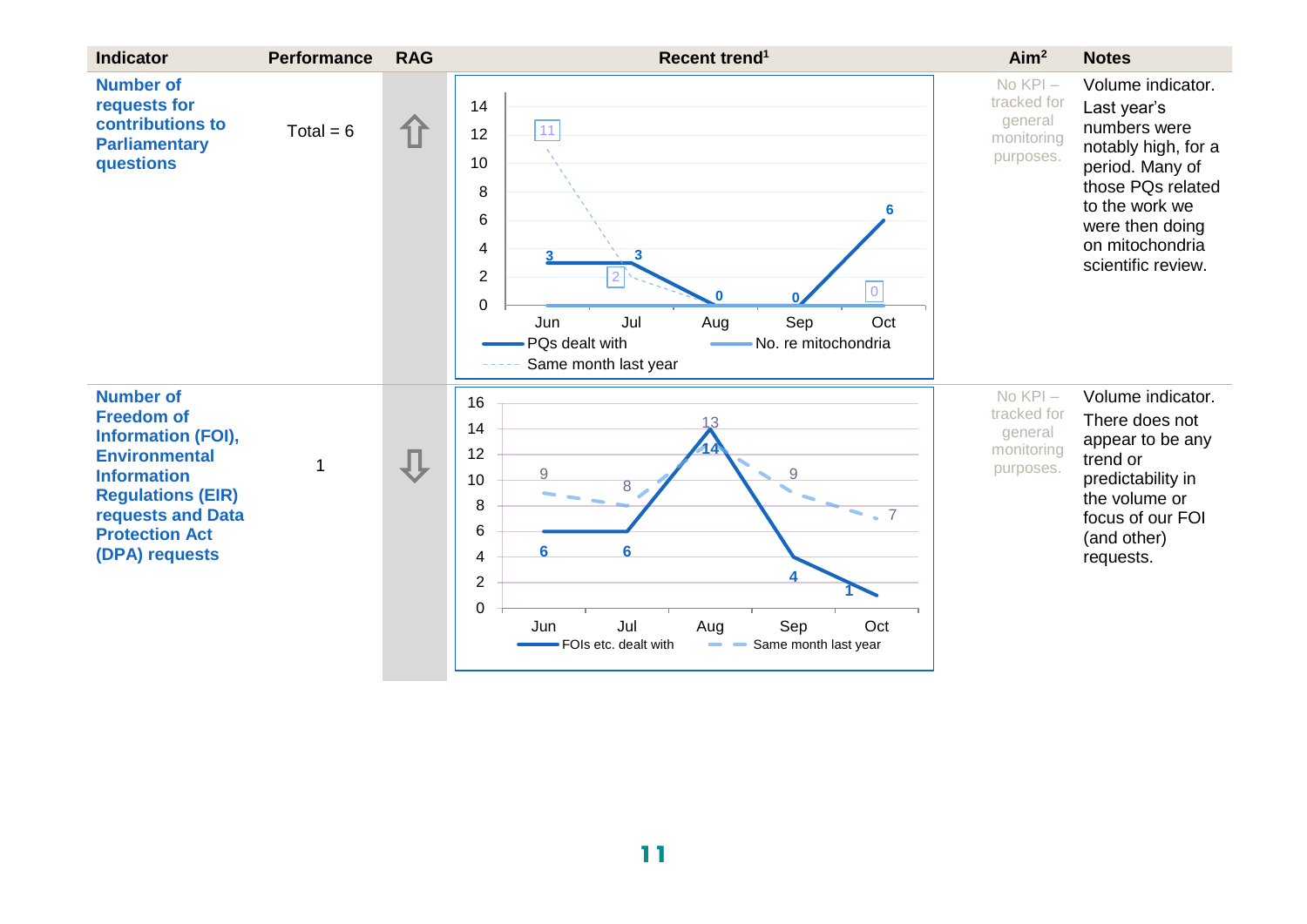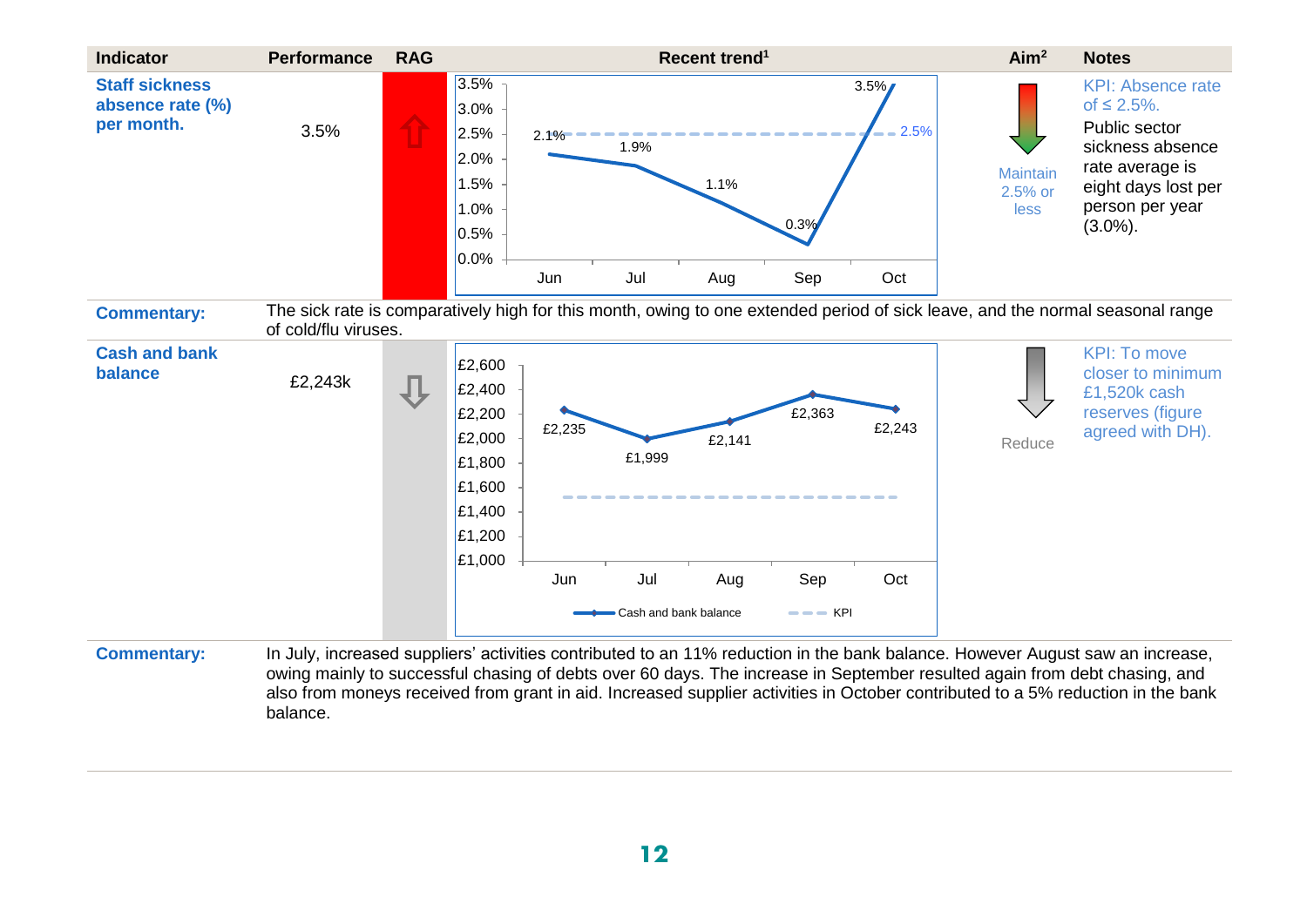| <b>Indicator</b>  | <b>Performance</b>                                                            | <b>RAG</b>                                             | Recent trend <sup>1</sup>                                           |                              |                     |              | Aim <sup>2</sup> | <b>Notes</b>     |                    |
|-------------------|-------------------------------------------------------------------------------|--------------------------------------------------------|---------------------------------------------------------------------|------------------------------|---------------------|--------------|------------------|------------------|--------------------|
| <b>Management</b> | October 2016:                                                                 |                                                        |                                                                     |                              |                     |              |                  |                  |                    |
| <b>accounts</b>   |                                                                               | <b>Income &amp; Expenditure Account</b>                |                                                                     |                              |                     |              |                  |                  |                    |
|                   | <b>Accounting Period</b><br><b>Cost Centre Name</b><br><b>Department Name</b> |                                                        | Period 7 16-17<br><b>All Cost Centres</b><br><b>All Departments</b> |                              |                     |              |                  |                  |                    |
|                   |                                                                               |                                                        |                                                                     | <b>Year to Date</b>          |                     |              |                  | <b>Full Year</b> |                    |
|                   |                                                                               |                                                        |                                                                     |                              | Variance % Variance |              |                  |                  |                    |
|                   |                                                                               |                                                        |                                                                     | <b>Actual YTD Budget YTD</b> | <b>YTD</b>          | <b>YTD</b>   | Forecast         | <b>Budget</b>    | Variance           |
|                   |                                                                               |                                                        | £                                                                   | £                            | £                   | %            | £                | £                | £                  |
|                   | Grant-in-aid                                                                  |                                                        | 469                                                                 | 469                          |                     |              | 933              | 938              | (5)                |
|                   | <b>Licence Fees</b>                                                           |                                                        | 3,127                                                               | 2,639                        | 488                 | 19           | 5,377            | 4,472            | 905                |
|                   | Other Income                                                                  |                                                        | 3                                                                   |                              | (1)                 | (28)         | 6                | 6                |                    |
|                   | Total Income                                                                  |                                                        | 3,599                                                               | 3,111                        | 487                 | 16           | 6,316            | 5,416            | 900                |
|                   |                                                                               | <b>Revenue Costs - Charged to Expenditure</b>          |                                                                     |                              |                     |              |                  |                  |                    |
|                   | Salaries (excluding Authority)                                                |                                                        | 1,547                                                               | 1,569                        | 22                  | (1)          | 2,653            | 2,679            | (26)               |
|                   | <b>Shared Services</b>                                                        |                                                        | 41                                                                  | 50                           | 9                   | (18)         | 60               | 81               | (21)               |
|                   | <b>Employer's NI Contributions</b>                                            |                                                        | 153                                                                 | 145                          | (8)                 | 6            | 272              | 247              | 24                 |
|                   | <b>Employer's Pension Contribution</b>                                        |                                                        | 327                                                                 | 335                          | 8                   | (2)          | 572              | 573              | (1)                |
|                   | Authority salaries inc. NI Contributions                                      |                                                        | 85                                                                  | 85                           | (1)                 | $\mathbf{1}$ | 147              | 146              | $\mathbf{1}$<br>93 |
|                   | <b>Temporary Staff costs</b><br><b>Other Staff Costs</b>                      |                                                        | 71<br>135                                                           | 144                          | (71)<br>14          |              | 93<br>249        | 265              | (16)               |
|                   | Other Authority/Committee costs                                               |                                                        | 64                                                                  | 91                           | 26                  | (9)<br>(29)  | 148              | 156              |                    |
|                   | Other Compliance Costs                                                        |                                                        | $\overline{7}$                                                      | 17                           | 10                  | (59)         | 20               | 28               | $\binom{8}{7}$     |
|                   | Other Strategy Costs                                                          |                                                        | 27                                                                  | 66                           | 40                  | (60)         | 133              | 142              | (9)                |
|                   | Facilities Costs incl non-cash                                                |                                                        | 275                                                                 | 303                          | 28                  | (9)          | 483              | 488              | (4)                |
|                   | <b>IT costs Costs</b>                                                         |                                                        | 66                                                                  | 54                           | (12)                | 23           | 89               | 93               | (4)                |
|                   | Legal Costs                                                                   |                                                        | 332                                                                 | 238                          | (93)                | 39           | 656              | 400              | 256                |
|                   | <b>Professional Fees</b>                                                      |                                                        | 41                                                                  | 39                           | (2)                 | 4            | 68               | 67               |                    |
|                   | <b>Total Revenue Costs</b>                                                    |                                                        | 3,171                                                               | 3,137                        | (30)                | $\mathbf{1}$ | 5,642            | 5,361            | 280                |
|                   |                                                                               | Total Surplus/(Deficit) before Capital & Project costs | 428                                                                 | (25)                         | 518                 | 2,035        | 674              | 55               | 620                |
|                   |                                                                               | IFQ & Other Project Costs - Reserves funded            | 374                                                                 | 472                          | 98                  | (21)         | 567              | 477              | 90                 |
|                   | <b>Other Capital Costs</b>                                                    |                                                        | 10                                                                  | 50                           | 40                  | (80)         | 100              | 100              |                    |
|                   | <b>TOTAL NET ACTIVITY</b>                                                     |                                                        | 44                                                                  | (548)                        | 379                 |              | 6                | (522)            | 530                |
|                   |                                                                               |                                                        |                                                                     |                              |                     |              |                  |                  |                    |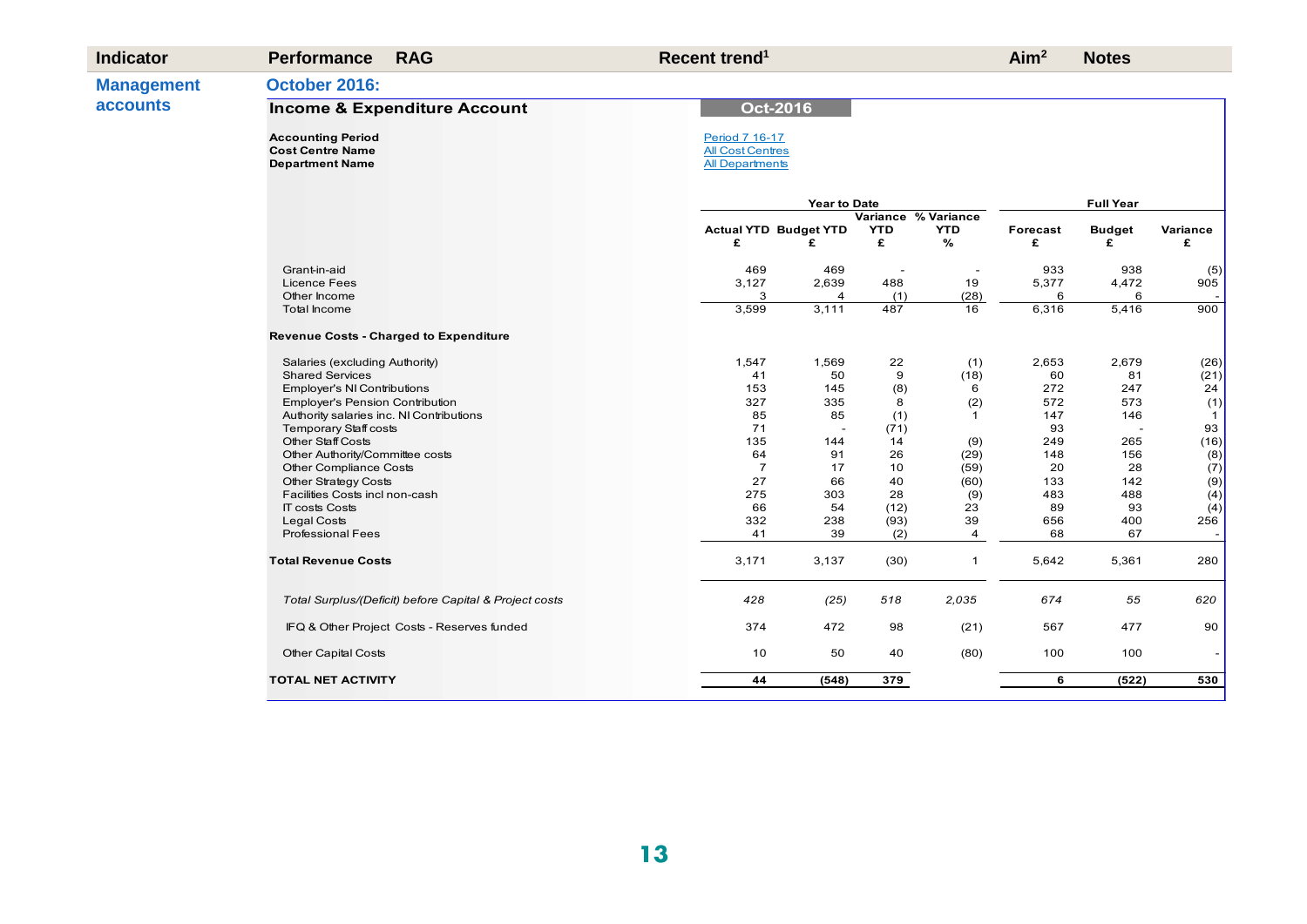| <b>Indicator</b>   | <b>Performance RAG</b> |                                                                 | Recent trend <sup>1</sup> | Aim <sup>2</sup> | Notes |
|--------------------|------------------------|-----------------------------------------------------------------|---------------------------|------------------|-------|
| <b>Commentary:</b> |                        | <b>Summarised management accounts - commentary October 2016</b> |                           |                  |       |

#### **Income**

For the seven months ended 31 October, we have exceeded our budgeted treatment fee income by £488k (18.5%) up by 0.5% on what was reported at the end of Q2 (September). This affects our forecast outturn for the year which we are currently reporting to be £5.4m which is a slight decrease from the £5.5m reported at the end of September. It is difficult to say if this will tail off or drop suddenly. Constant monitoring and re-forecasting will be carried out till the end of Q3.

#### **Expenditure**

Reporting by exception:

Staff costs year-to-date are above budget by £41k due to agency staff costs incurred to back-fill key staff working on the IfQ Programme. We are forecasting a year end variance of £71k above budget. Other areas of over spend against budget are:

IT costs year-to-date which are £12k above budget compared to £11k reported in Q2. Legal costs year-to-date continue to exceed budget by £93k against £125k reported in Q2 also. The position being reported at year end is an over spend by £256k. This is due to inclusion of accruals for at least one case that comes to fruition in December 2016.

#### **IfQ and other project costs**

Year-to-date IfQ is showing an underspend against budget by 21% (£98k) and forecast to overspend by 19% (£90k) at year-end which takes into account extra budget agreed by SMT. Regular meetings with the PMO to discuss the budget are taking place to ensure both finance and PMO are in agreement of what costs are outstanding.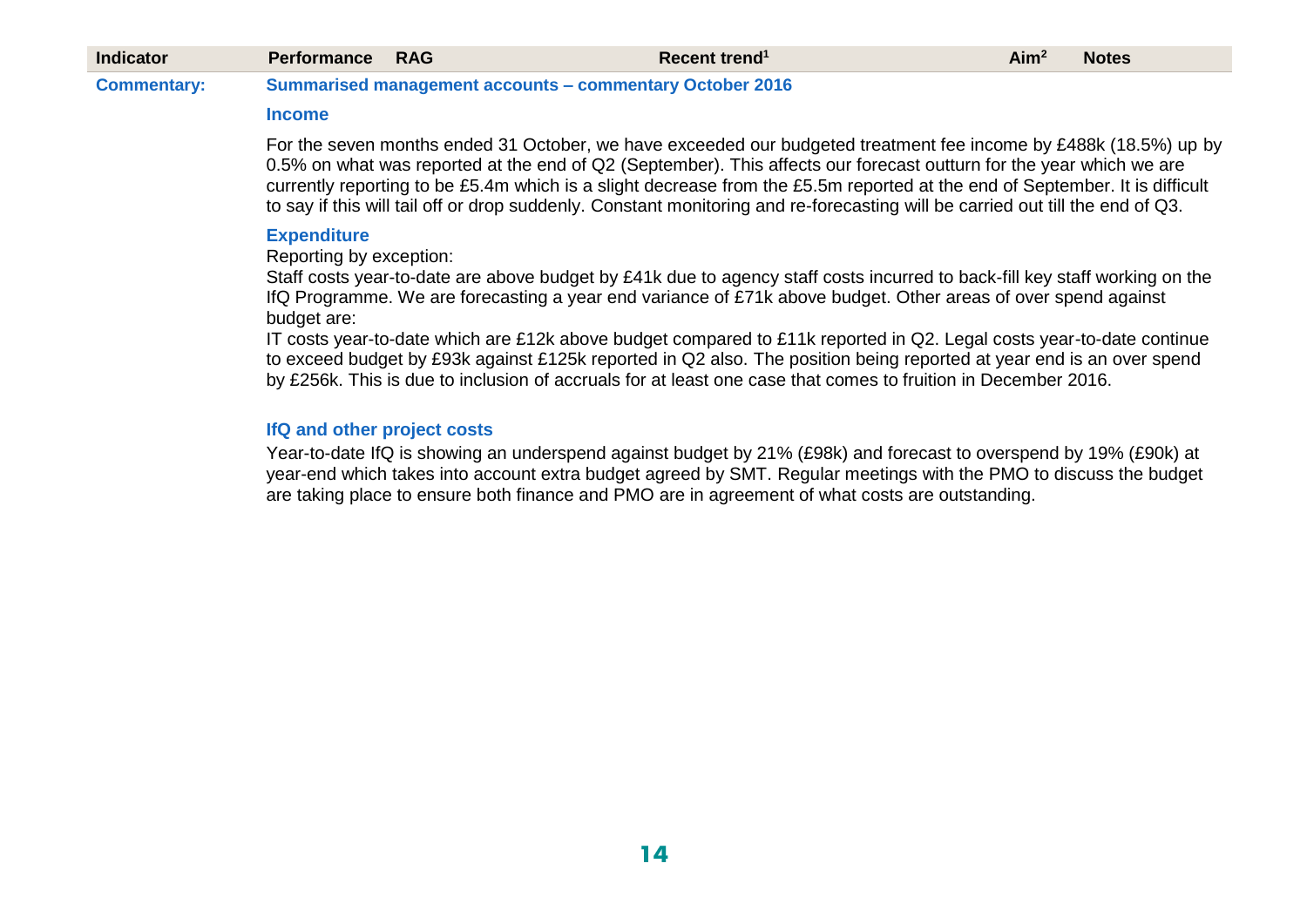| Frequency /<br>trigger point                                                                                                    | <b>Metric</b>                                                                     | <b>Purpose</b>                            | <b>Latest status:</b>                                                                                                                                                                                                                                                                                                                                             |                                                                                                                                                                                                                                                                                                                                                                                                                                                                                                     |  |  |  |  |
|---------------------------------------------------------------------------------------------------------------------------------|-----------------------------------------------------------------------------------|-------------------------------------------|-------------------------------------------------------------------------------------------------------------------------------------------------------------------------------------------------------------------------------------------------------------------------------------------------------------------------------------------------------------------|-----------------------------------------------------------------------------------------------------------------------------------------------------------------------------------------------------------------------------------------------------------------------------------------------------------------------------------------------------------------------------------------------------------------------------------------------------------------------------------------------------|--|--|--|--|
| At programme<br>set-up / major<br>reorganisation /<br>new tranche                                                               | <b>MSP</b> health<br>check overall<br>score achieved<br>/ maximum<br>score as a % | Is the<br>programme set<br>up to deliver? | October update:<br>The MSP health check was completed previously with the final report circulated to the IfQ<br>programme board. The IS team has been able to evidence that enough assurance is in place for data<br>migration and the new EDI. The assurance on data migration is set to start in January and the report<br>will be presented to IfQ PB and CMG. |                                                                                                                                                                                                                                                                                                                                                                                                                                                                                                     |  |  |  |  |
| Monthly<br>Timescales: we<br>changed the<br>burndown chart<br>showing<br>remaining<br>estimate of<br>work to a chart<br>showing |                                                                                   | Is there scope<br>creep/over-<br>run?     | October update:<br>materialise folowing the outcome of the JR in December.                                                                                                                                                                                                                                                                                        | The Clinic portal has now passed the GDS assesment and has been allowed to progress to live. The<br>portal team will be focusing on getting the necessary work completed in order to go live early<br>January including addressing remaining GDS recommendations. The website work has been<br>delayed, partially due to the focus on getting the portal ready for the GDS assessment. We are now<br>gathering all the remaining work for the website to be scheduled with RR, although changes may |  |  |  |  |
|                                                                                                                                 | percentage of<br>works complete.                                                  |                                           | Percent Complete - Clinic<br>Portal R1<br>to November 2016<br>100%<br>98%<br>96%<br>94%<br>92%<br>90%<br>88%<br>Total Beta Total Beta Total Beta Total Beta<br>Sprint 17 Sprint 19 Sprint 21 Sprint 23                                                                                                                                                            | Percent Complete - Website<br>R <sub>1</sub><br>to November 2016<br>100%<br>90%<br>80%<br>70%<br>60%<br>50%<br>40%<br>30%<br>20%<br>10%<br>0%<br>Total Beta Total Beta<br>Total Beta<br><b>Total Beta</b><br>Sprint 19<br>Sprint 23<br>Sprint 17<br>Sprint 21                                                                                                                                                                                                                                       |  |  |  |  |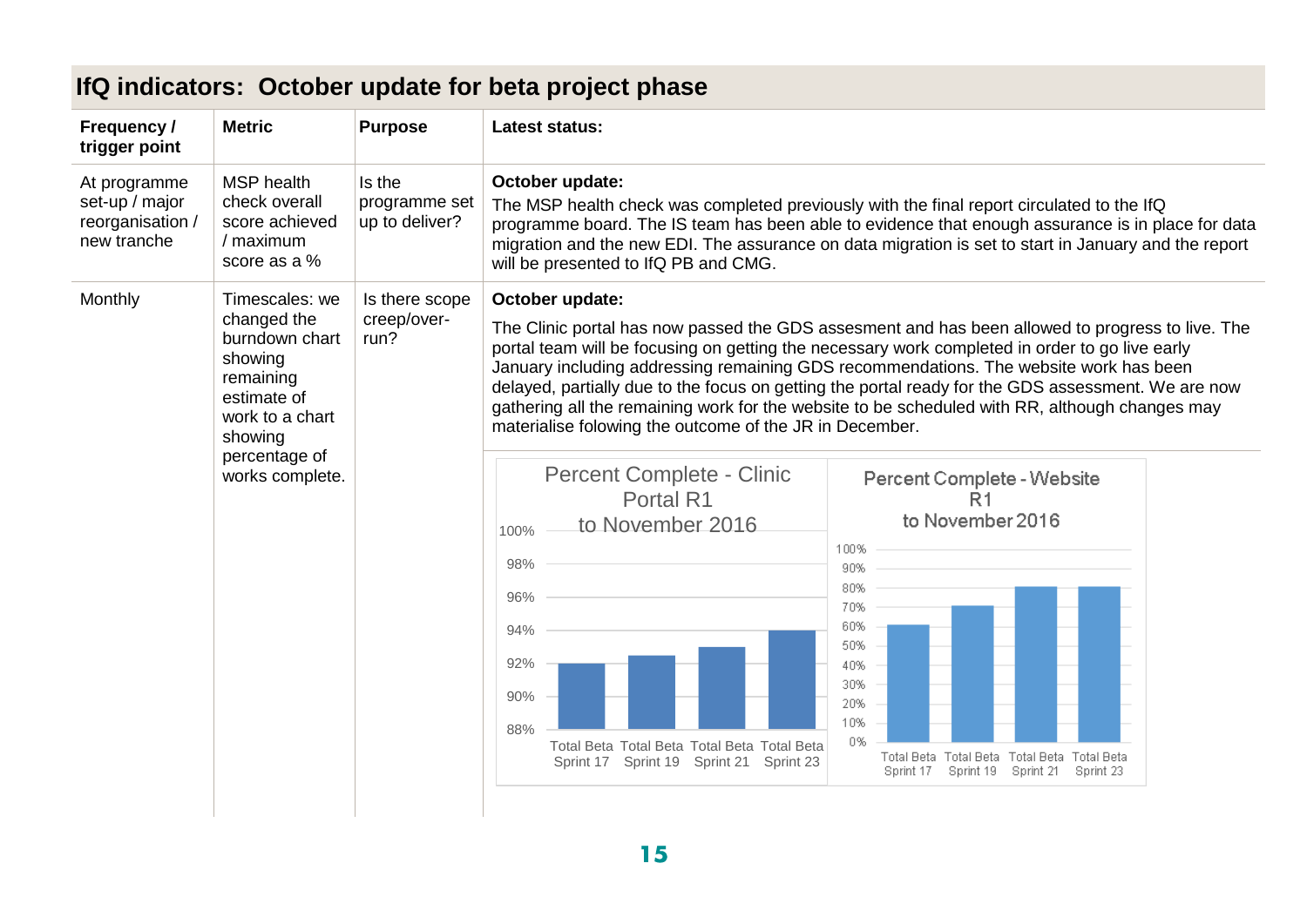| Frequency /<br>trigger point                                                           | <b>Metric</b> | <b>Purpose</b>                                         | <b>Latest status:</b> |       |                                                |                                                                        |       |       |                                                                                                                                                                                                                                                                                                                                                                                                                                                                                                                                                                                                                  |
|----------------------------------------------------------------------------------------|---------------|--------------------------------------------------------|-----------------------|-------|------------------------------------------------|------------------------------------------------------------------------|-------|-------|------------------------------------------------------------------------------------------------------------------------------------------------------------------------------------------------------------------------------------------------------------------------------------------------------------------------------------------------------------------------------------------------------------------------------------------------------------------------------------------------------------------------------------------------------------------------------------------------------------------|
| Monthly<br>Cost: earned<br>value (%<br>complete *<br>estimated spend<br>at completion) |               | Is the spend<br>in line with<br>milestone<br>delivery? | October update:       |       | release two costs are internal staff salaries. | 1.8M programme cost at completion has been attributed to each project. |       |       | There are four things we can attribute value to: websites and CaFC; Clinic Portal; the Register and<br>internal systems; defined dataset, discovery, stakeholder engagement etc. 25% of the value of the<br>The spend to date has risen slightly compared to last month and is now again joining the earned<br>value. As we reach the end of beta (and thus most of the expenditure on the Reading Room<br>contract) and complete the live phase we expect the earned value to reach its peak reflecting the<br>beta work being finished. It may make sense to discontinue this metric at that point, since most |
|                                                                                        |               | 100.0%                                                 |                       | 87.9% | 88.8%                                          | 91.2%                                                                  | 92.1% | 92.9% |                                                                                                                                                                                                                                                                                                                                                                                                                                                                                                                                                                                                                  |
|                                                                                        |               | 90.0%<br>80.0%                                         | 75.0%                 |       |                                                | 85.8%                                                                  | 88.5% | 90.6% |                                                                                                                                                                                                                                                                                                                                                                                                                                                                                                                                                                                                                  |
|                                                                                        |               |                                                        |                       | 79.3% | 81.0%                                          |                                                                        |       |       |                                                                                                                                                                                                                                                                                                                                                                                                                                                                                                                                                                                                                  |
|                                                                                        |               |                                                        | 70.0%                 | 75.0% |                                                |                                                                        |       |       |                                                                                                                                                                                                                                                                                                                                                                                                                                                                                                                                                                                                                  |
|                                                                                        |               |                                                        | 60.0%                 |       |                                                |                                                                        |       |       |                                                                                                                                                                                                                                                                                                                                                                                                                                                                                                                                                                                                                  |
|                                                                                        |               |                                                        | 50.0%                 |       |                                                |                                                                        |       |       |                                                                                                                                                                                                                                                                                                                                                                                                                                                                                                                                                                                                                  |
|                                                                                        |               |                                                        | 40.0%                 |       |                                                |                                                                        |       |       |                                                                                                                                                                                                                                                                                                                                                                                                                                                                                                                                                                                                                  |
|                                                                                        |               |                                                        | 30.0%                 |       |                                                |                                                                        |       |       |                                                                                                                                                                                                                                                                                                                                                                                                                                                                                                                                                                                                                  |
|                                                                                        |               |                                                        | 20.0%                 |       |                                                |                                                                        |       |       |                                                                                                                                                                                                                                                                                                                                                                                                                                                                                                                                                                                                                  |
|                                                                                        |               |                                                        |                       |       |                                                | <b>Earned Value</b>                                                    |       |       |                                                                                                                                                                                                                                                                                                                                                                                                                                                                                                                                                                                                                  |
|                                                                                        |               |                                                        |                       |       |                                                |                                                                        |       |       |                                                                                                                                                                                                                                                                                                                                                                                                                                                                                                                                                                                                                  |
|                                                                                        |               |                                                        | 10.0%<br>$0.0\%$      |       |                                                | Spend to date                                                          |       |       |                                                                                                                                                                                                                                                                                                                                                                                                                                                                                                                                                                                                                  |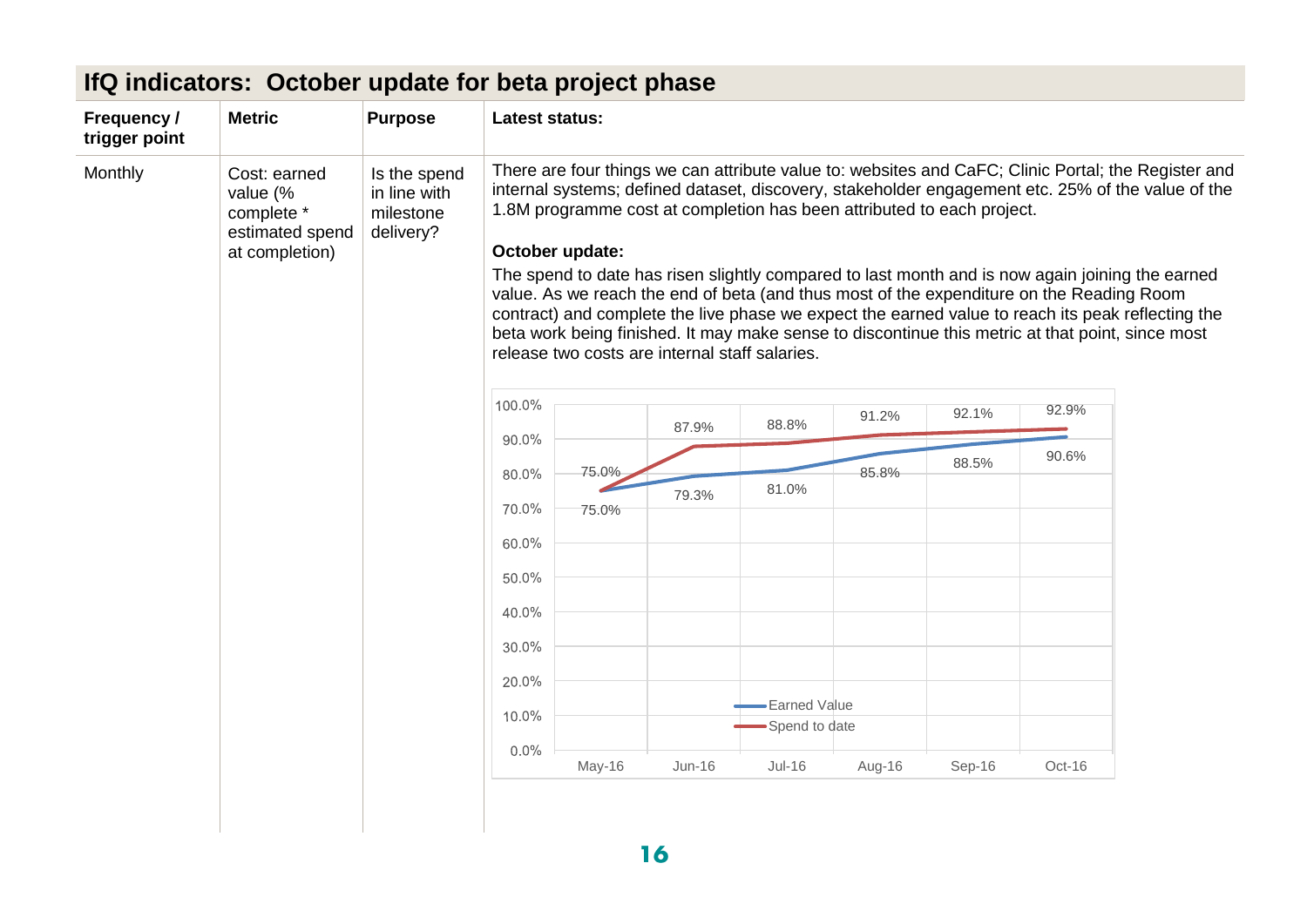| Frequency /<br>trigger point | <b>Metric</b>                                                                                                                                               | <b>Purpose</b>                                                                                          | <b>Latest status:</b>                                                                                                                                                                                                                                                                                                                                                                                                                                                                                                                                                                                                                                                                                                                                                                                                                   |
|------------------------------|-------------------------------------------------------------------------------------------------------------------------------------------------------------|---------------------------------------------------------------------------------------------------------|-----------------------------------------------------------------------------------------------------------------------------------------------------------------------------------------------------------------------------------------------------------------------------------------------------------------------------------------------------------------------------------------------------------------------------------------------------------------------------------------------------------------------------------------------------------------------------------------------------------------------------------------------------------------------------------------------------------------------------------------------------------------------------------------------------------------------------------------|
| Monthly                      | Stakeholder<br>engagement:<br>combined<br>stakeholder<br>engagement<br>score (internal<br>plus external<br>stakeholder<br>events or<br>communic-<br>ations) | Are we<br>keeping<br>stakeholders<br>with us? Is it<br>getting better<br>or worse?                      | October update:<br>In October we sent out an edition of Clinic Focus specifically around IfQ. This included<br>information about the new clinic portal and data verification. We held two show and tell sessions<br>for staff in October. We continued to use social media to encourage feedback for the beta website.<br>Engagement score = 4                                                                                                                                                                                                                                                                                                                                                                                                                                                                                          |
| Monthly                      | Risks: sum of<br>risk scores<br>$(L \times I)$                                                                                                              | Is overall risk<br>getting worse<br>or better<br>(could<br>identify death<br>by a<br>thousand<br>cuts)? | October update:<br>The line graph below represents the overall IfQ risk score, which combines the perceived impact<br>and likelihood of the current risks on hand each month.<br>The overall risk score for the IfQ Programme increased significantly following a risk review<br>meeting held in early Oct. The mitigations or acceptance of the risks have been processed<br>although we need to make sure all risks are once more reviewed and monitored in the upcoming<br>months.<br>The major risks are associated with resources, timescales, regulatory monitoring, quality, financial,<br>development, patient information, data security and business continuity.<br>350<br>288<br>288<br>300<br>-Inherent<br>250<br><b>Risk Score</b><br>172<br>170<br>170<br>168<br>200<br>Residual<br><b>Risk Score</b><br>150<br>100<br>61 |
|                              |                                                                                                                                                             |                                                                                                         | 50<br>0<br><b>Jul-16</b><br>Aug-16<br>Sep-16<br>Oct-16                                                                                                                                                                                                                                                                                                                                                                                                                                                                                                                                                                                                                                                                                                                                                                                  |